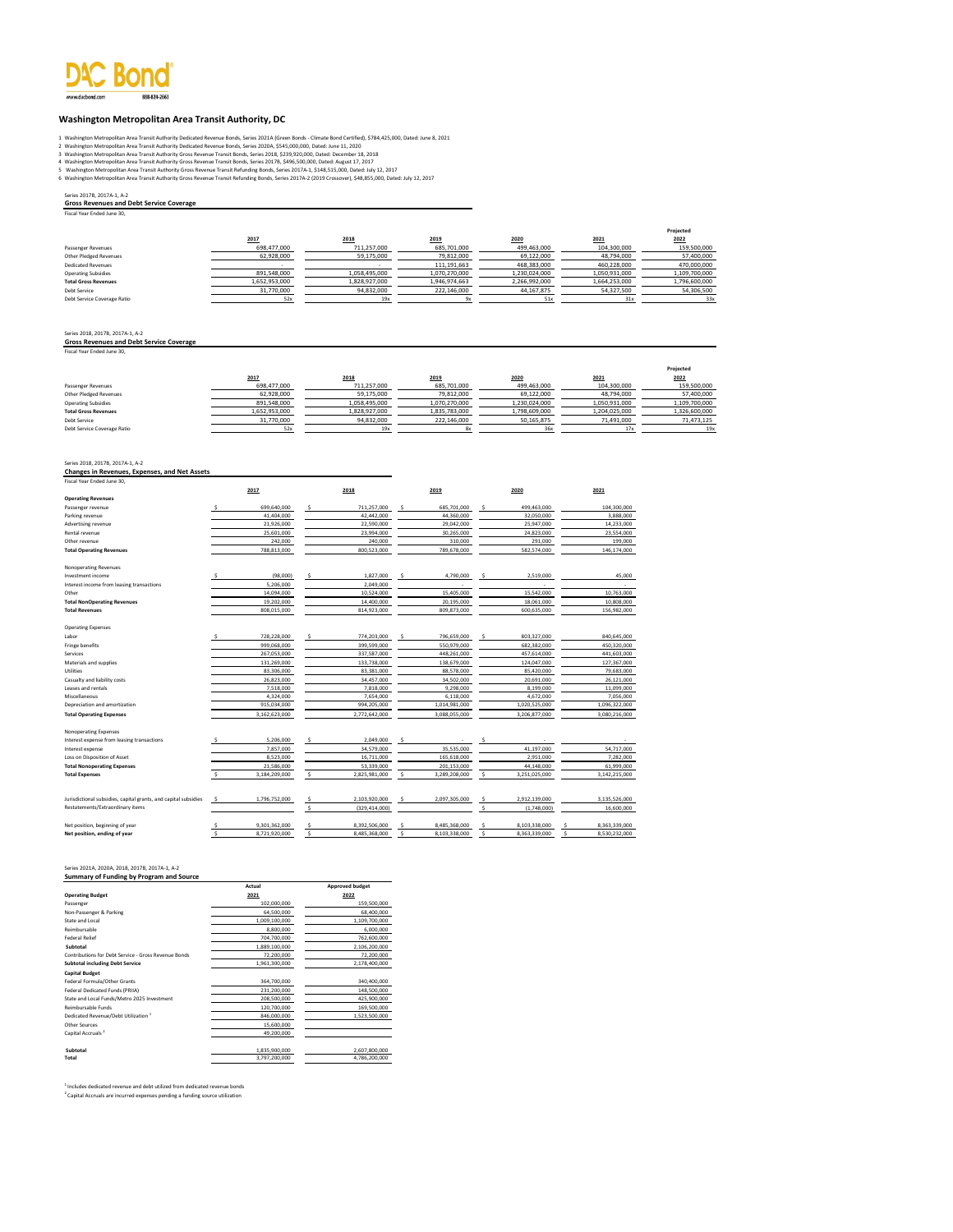| Series 2021A.2020A<br>Historical Dedicated Capital Funding Revenues and Virginia Non-Restricted Funds |
|-------------------------------------------------------------------------------------------------------|
|-------------------------------------------------------------------------------------------------------|

| Date     | <b>Virginia Restricted Funds</b> | Virginia Non-Restricted Funds | Maryland Funds | <b>District of Columbia Funds</b> |
|----------|----------------------------------|-------------------------------|----------------|-----------------------------------|
| $Jan-21$ | 1,404,323                        | 11,470,677                    | 41.750.000     | ٠                                 |
| Feb-21   | 5,689,812                        | 7,185,188                     | ۰              | ٠                                 |
| Mar-21   | 5,733,696                        | 7.141.304                     |                |                                   |
| Apr-21   | 1,145,583                        | 11.729.417                    | 41.750.000     | 89,250,000                        |
| $May-21$ | 5,767,117                        | 7.107.883                     | ۰              | ٠                                 |
| $Jun-21$ | 5,360,172                        | 7,514,828                     | ٠              | <b>Contract</b>                   |
| $Jul-21$ | 1,802,847                        | 11.072.153                    | 42.251.000     |                                   |
| Aug-21   | 3.209.995                        | 9.665.005                     | ٠              |                                   |
| $Sep-21$ | 4,978,980                        | 7.896.020                     | ۰              |                                   |
| $Oct-21$ |                                  | 12,875,000                    | 38,243,000     | 89,250,000                        |
| Nov-21   | 1.215.170                        | 11.659.831                    |                |                                   |
| Dec-21   | 5,044,753                        | 7.830.247                     | $\sim$         |                                   |
| Total    | 41.352.446                       | 113.147.554                   | 163.994.000    | 178,500,000                       |

#### Series 2021A, 2020A **Available Dedicated Capital Funding Revenue and Projected Dedicated Revenue Bond Debt Service Coverage**

|                                   | (A)                              | (B)                         | $(C=A-B)$                        | (D)                       | (D)                       |            | $(E=A/D)$                 | $(F=C/D)$               |
|-----------------------------------|----------------------------------|-----------------------------|----------------------------------|---------------------------|---------------------------|------------|---------------------------|-------------------------|
|                                   |                                  |                             | Available                        | Series 2020A              | Series 2021A              |            | <b>Gross Debt Service</b> | <b>Net Debt Service</b> |
| <b>Fiscal Year Ending June 30</b> | <b>Dedicated Capital Funding</b> | Pre-2018 Bonds Debt Service | <b>Dedicated Capital Funding</b> | <b>Bonds Debt Service</b> | <b>Bonds Debt Service</b> | Total      | Coverage                  | Coverage                |
| 2022                              | 470.000.000                      | 54.306.500                  | 415.693.500                      |                           | 20.652.613                | 20.652.613 | 22.8x                     | 20.1x                   |
| 2023                              | 470.000.000                      | 54,287,125                  | 415.712.875                      | 13,223,400                | 34.262.400                | 47.485.800 | 9.9x                      | 8.8x                    |
| 2024                              | 470,000,000                      | 54,276,375                  | 415,723,625                      | 39,146,175                | 52.022.025                | 91.168.200 | 5.2x                      | 4.6x                    |
| 2025                              | 470,000,000                      | 54,256,375                  | 415,743,625                      | 39,143,300                | 52,022,900                | 91.166.200 | 5.2x                      | 4.6x                    |
| 2026                              | 470,000,000                      | 54,244,125                  | 415,755,875                      | 39,141,300                | 52.020.900                | 91.162.200 | 5.2x                      | 4.6x                    |
| 2027                              | 470,000,000                      | 54,226,375                  | 415,773,625                      | 39,143,300                | 52,018,650                | 91,161,950 | 5.2x                      | 4.6x                    |
| 2028                              | 470,000,000                      | 54,209,875                  | 415,790,125                      | 39,142,425                | 52.023.400                | 91.165.825 | 5.2x                      | 4.6x                    |
| 2029                              | 470,000,000                      | 54,186,250                  | 415,813,750                      | 39,141,800                | 52,022,400                | 91.164.200 | 5.2x                      | 4.6x                    |
| 2030                              | 470,000,000                      | 54,171,750                  | 415.828.250                      | 39,144,300                | 52.022.900                | 91.167.200 | 5.2x                      | 4.6x                    |
| 2031                              | 470,000,000                      | 54,157,250                  | 415,842,750                      | 39,142,800                | 52,021,900                | 91.164.700 | 5.2x                      | 4.6x                    |
| 2032                              | 470,000,000                      | 54,138,750                  | 415.861.250                      | 39,145,050                | 52.021.275                | 91.166.325 | 5.2x                      | 4.6x                    |
| 2033                              | 470,000,000                      | 54,141,500                  | 415,858,500                      | 39,143,675                | 52,022,650                | 91,166,325 | 5.2x                      | 4.6x                    |
| 2034                              | 470,000,000                      | 54,106,375                  | 415,893,625                      | 39,141,300                | 52.022.525                | 91.163.825 | 5.2x                      | 4.6x                    |
| 2035                              | 470,000,000                      | 54,050,125                  | 415.949.875                      | 39,145,175                | 52.018.450                | 91.163.625 | 5.2x                      | 4.6x                    |
| 2036                              | 470,000,000                      | 35,522,000                  | 434,478,000                      | 39,142,550                | 52,021,350                | 91,163,900 | 5.2x                      | 4.8x                    |
| 2037                              | 470,000,000                      | 35,519,750                  | 434.480.250                      | 39,145,550                | 52.019.625                | 91.165.175 | 5.2x                      | 4.8x                    |
| 2038                              | 470,000,000                      | 35,523,250                  | 434,476,750                      | 39,146,050                | 52,020,675                | 91,166,725 | 5.2x                      | 4.8x                    |
| 2039                              | 470,000,000                      | 35,519,250                  | 434,480,750                      | 39,145,925                | 52.022.250                | 91.168.175 | 5.2x                      | 4.8x                    |
| 2040                              | 470,000,000                      | 35,519,375                  | 434,480,625                      | 39,141,925                | 52.022.550                | 91.164.475 | 5.2x                      | 4.8x                    |
| 2041                              | 470,000,000                      | 35,519,875                  | 434.480.125                      | 39,145,900                | 52.014.275                | 91.160.175 | 5.2x                      | 4.8x                    |
| 2042                              | 470,000,000                      | 35,521,875                  | 434,478,125                      | 39,143,150                | 52,019,400                | 91,162,550 | 5.2x                      | 4.8x                    |
| 2043                              | 470,000,000                      | 35,521,375                  | 434,478,625                      | 39,144,400                | 52,019,000                | 91,163,400 | 5.2x                      | 4.8x                    |
| 2044                              | 470,000,000                      |                             | 470.000.000                      | 39,141,875                | 52.023.400                | 91.165.275 | 5.2x                      | 5.2x                    |
| 2045                              | 470,000,000                      |                             | 470,000,000                      | 39,142,050                | 52,020,600                | 91,162,650 | 5.2x                      | 5.2x                    |
| 2046                              | 470,000,000                      |                             | 470,000,000                      | 39,141,175                | 52,021,900                | 91.163.075 | 5.2x                      | 5.2x                    |
| 2047                              | 470,000,000                      |                             | 470,000,000                      |                           | 52,023,400                | 52.023.400 | 9.0x                      | 9.0x                    |
|                                   |                                  |                             |                                  |                           |                           |            |                           |                         |

### Series 2018, 2017B, 2017A-1, A-2 **Summary of State and Local Funding for Operating and Capital Budgets**

|                             |                          | <b>Operating Budget</b> |               |                     | <b>Capital Budget</b> |               | Fiscal Year 2022 |                   |
|-----------------------------|--------------------------|-------------------------|---------------|---------------------|-----------------------|---------------|------------------|-------------------|
|                             | <b>Operating Subsidy</b> |                         |               | <b>Debt Service</b> |                       |               |                  | <b>As Percent</b> |
|                             | 2021 (Actual)            | 2022 (Budget)           | 2021 (Actual) | 2022 (Budget)       | 2021 (Actual)         | 2022 (Budget) | Total            | of Total          |
| <b>District of Columbia</b> |                          |                         |               |                     |                       |               |                  |                   |
| <b>District of Columbia</b> | 399,159,420              | 398,594,820             | 33,267,125    | 33,273,091          | 324,065,265           | 328,663,709   | 760,531,620      | 33%               |
| Maryland                    |                          |                         |               |                     |                       |               |                  |                   |
| Montgomery County           | 183,607,050              | 179,137,083             | 15,406,871    | 15,409,645          | 45.485.538            | 46,828,821    | 241,375,549      | 11%               |
| Prince George's County      | 240,588,517              | 244,031,514             | 15,806,488    | 15,809,086          | 45,682,662            | 47,983,419    | 307,824,019      | 14%               |
| Regional <sup>1</sup>       |                          |                         |               |                     | 216,500,000           | 216,500,000   | 216,500,000      | 9%                |
| Subtotal                    | 424,195,567              | 423,168,597             | 31,213,359    | 31,218,731          | 307,668,200           | 311, 312, 240 | 765,699,568      | 34%               |
| Virginia                    |                          |                         |               |                     |                       |               |                  |                   |
| Alexandria                  | 46,090,591               | 46,253,495              | 1,774,830     | 1,775,511           | 12,546,589            | 12,751,004    | 60,780,010       | 3%                |
| Arlington County            | 77,313,237               | 76,852,215              | ۰.            |                     | 22,905,898            | 23,066,742    | 99,918,957       | 4%                |
| City of Fairfax             | 2,676,330                | 2,757,882               | 111,451       | 111,494             | 723,969               | 722,007       | 3,591,382        | 0%                |
| Fairfax County              | 153,872,850              | 152,786,728             | 5,613,058     | 5,615,212           | 41,237,323            | 41,089,646    | 199,491,586      | 9%                |
| City of Falls Church        | 3,137,603                | 3,092,718               | 176,178       | 176,211             | 765,891               | 785,455       | 4,054,385        | 0%                |
| Loudoun County              | 5,138,519                | 6,145,867               |               |                     | 843,917               | 5,537,911     | 11.683.778       | 1%                |
| Regional <sup>1</sup>       |                          |                         |               |                     | 203,981,342           | 204,000,000   | 204,000,000      | 9%                |
| Subtotal                    | 288,229,130              | 287,888,905             | 7,675,516     | 7,678,428           | 283,004,929           | 287,952,765   | 583,520,098      | 26%               |
| Reimbursable <sup>2</sup>   |                          |                         |               |                     | 120,655,712           | 169,519,000   | 169,519,000      | 7%                |
| <b>Total</b>                | 1,111,584,117            | 1,109,652,321           | 72,156,000    | 72,170,250          | 1,035,394,106         | 1,097,447,714 | 2,279,270,285    | 100%              |

<sup>1</sup> Regional funding included Dedicated Funding totaling \$500 million (\$178.5 million from DC, \$167 million from Maryland, \$154.5 million from Virginia)<br><sup>2</sup> Operating figures exclude reimbursable projects

Series 2018, 2017B, 2017A-1, A-2 **Ridership and Passenger Revenues**

Passenger<br>**Fare Revenues**<br>678,392,454 **Fiscal Year Rail Bus Metrorail Metrobus MetroAccess Total Ridership Fare Revenues** 2017 \$ 2.15 \$ 1.75 176,972,016 121,732,199 2,367,878 301,072,093 \$ 678,392,454 2018 \$ 2.25 \$ 2.00 175,817,191 119,681,096 2,330,764 297,829,051 \$ 689,093,284 2019 \$ 2.25 \$ 2.00 175,255,450 123,916,023 2,348,042 301,519,515 \$ 666,310,293 2020 <u>\$ 2.25 \$ 2.00 132,573,940 96,254,118 1,794,596 230,622,654 \$ 484,977,345 2020</u> 2021 \$ 2.25 \$ 2.00 28,156,728 52,096,502 1,064,502 81,317,732 \$ 102,039,185 2022 (Budget) <u>\$ 2.25 \$ 2.00</u> 37,089,228 66,633,457 1,267,554 104,990,239 \$ 159,511,165 **Peak Base Fare** 

#### Series 2018, 2017B, 2017A-1, A-2

**Outstanding Bonds** Fiscal Year Ended June 30, 2021

| ed June 30. 2021    |                           |                            |                           |                            |                       |
|---------------------|---------------------------|----------------------------|---------------------------|----------------------------|-----------------------|
|                     | <b>Amount Outstanding</b> | <b>Final Maturity Date</b> | <b>Source of Payment</b>  | <b>Priority of Payment</b> | <b>Crossover Date</b> |
| Series 2017A1 Bonds | 139,350,000               | $1-Jul-32$                 | <b>Gross Revenues</b>     | Senior                     | None                  |
| Series 2017A2 Bonds | 48,855,000                | $1-Jul-34$                 | <b>Gross Revenues</b>     | Senior                     | None                  |
| Series 2017B Bonds  | 473.995.000               | $1-Jul-42$                 | <b>Gross Revenues</b>     | Senior                     | None                  |
| Series 2018 Bonds   | 234,620,000               | $1-Jul-43$                 | <b>Gross Revenues</b>     | Senior                     | None                  |
| Series 2020A Bonds  | 545.000.000               | $15 -$ Jul-45              | <b>Dedicated Revenues</b> | Senior                     | None                  |
| Series 2021A Bonds  | 784.425.000               | 15-Jul-46                  | <b>Dedicated Revenues</b> | Senior                     | None                  |
|                     |                           |                            |                           |                            |                       |

# Series 2018, 2017B, 2017A-1, A-2 **Pension Plan Membership**  Fiscal Year Ended June 30, 2021

| Plan Membership                   | <b>Retirement Plan</b> | Local 689 Plan | <b>Transit Police Plan</b> | Local 922 Plan | Local 2 Plan | Total  |
|-----------------------------------|------------------------|----------------|----------------------------|----------------|--------------|--------|
| Active                            |                        | 8621           | 387                        | 413            |              | 9.612  |
| Inactive (receiving benefits)     | 1.230                  | 5.460          | 27.78                      | 271            |              | 7.565  |
| Inactive (not receiving benefits) | 320                    | 1.428          |                            |                |              | 1964   |
| <b>Total Membership</b>           | 1.704                  | 15.509         | 774                        | 737            | 417          | 19.141 |
|                                   |                        |                |                            |                |              |        |